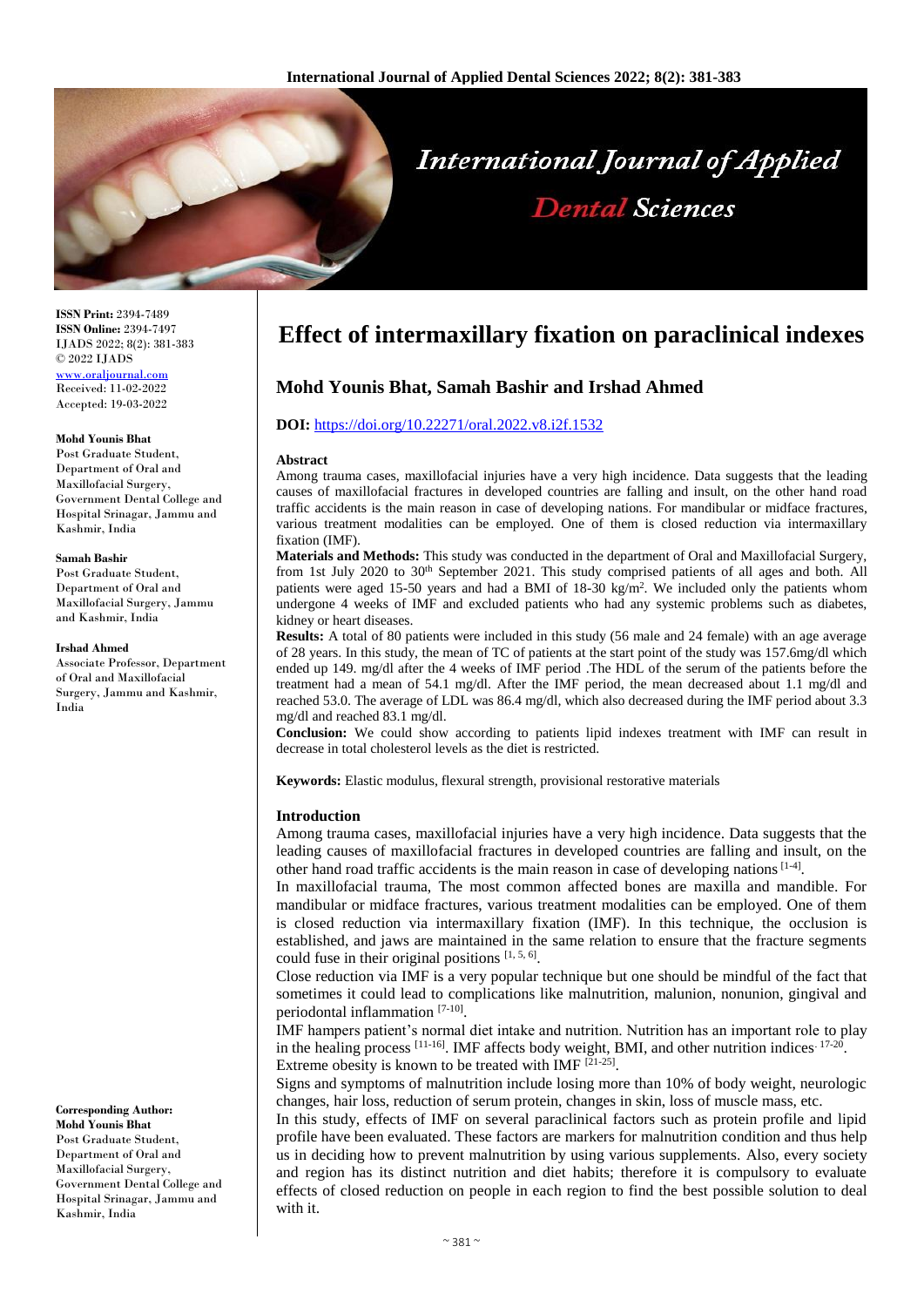### **Materials and Methods**

This study was approved by the Research Ethics Committee of Government Dental College & Hospital. This is a major trauma centre in Kashmir. This study was conducted in the department of Oral and Maxillofacial Surgery, from 1st July 2020 to 30th September 2021. This study comprised patients of all ages and both.

All patients were aged 15-50 years and had a BMI of 18-30 kg/m<sup>2</sup> . We included only the patients whom undergone 4 weeks of IMF and excluded patients who had any systemic problems such as diabetes, kidney or heart diseases.

Blood sample was obtained from all patients before treatment and lipid profile factors [total cholesterol (TC), low-density lipoprotein (LDL), high-density lipoprotein (HDL), triglyceride (TG)] were measured and protein profile factors [hemoglobin (Hb), albumin (Alb)] were measured. All patients had a mandibular fracture which needed treatment. All patients were treated with a 4 weeks period of IMF. None of the patients received any supplements during the treatment period. After 4 weeks, a blood sample was obtained again, and all the measurements were redone.

## **Results**

A total of 80 patients were included in this study (56 male and 24 female) with an age average of 28 years. In this study, the mean of TC of patients at the start point of the study was 157.6mg/dl which ended up 149. mg/dl after the 4 weeks of IMF period. The HDL of the serum of the patients before the treatment had a mean of 54.1 mg/dl. After the IMF period, the mean decreased about 1.1 mg/dl and reached 53.0. The average of LDL was 86.4 mg/dl, which also decreased during the IMF period about 3.3 mg/dl and reached 83.1 mg/dl. The last index of lipid profile which was evaluated was TG, the average of it decreased.

In this study, for evaluating the protein profile, two indexes were measured, Alb of the serum and Hb. Alb's average before the treatment was 4.53 g/dl among the patients and had a range of 3.6-5.9 g/dl, which reduced significantly 0.23 g/dl during the treatment and got to 4.30 g/dl by the end of the treatment.

The average of Hb before the treatment was 12.4 mg/dl which increased during the IMF period about 0.32 mg/dl and reached 12.72 mg/dl.

| Variable    | <b>Before IMF After IMF</b> |         | <b>Change</b>                         |
|-------------|-----------------------------|---------|---------------------------------------|
|             | (mean)                      | (mean)  | (mean)                                |
| Albumin     | 4.53g/dl                    | 4.3g/dl | $0.23g/dl$ (decreased)                |
| Heamoglobin | $12.4$ mg/dl                |         | $12.72$ mg/dl $0.32$ mg/dl(increased) |

Low Density Lipoprotein 86.4mg/dl 83.1mg/dl 3.3mg/dl (decreased) Triglyceride 101mg/dl 96mg/dl 5mg/dl (decreased)

| <b>Table 1:</b> Hb before the treatment was 12.4 mg/dl which increased |  |
|------------------------------------------------------------------------|--|
| during the IMF period about 0.32 mg/dl and reached 12.72 mg/dl         |  |

| Variable                        | <b>Before IMF After IMF</b> |         | <b>Change</b>                                         |
|---------------------------------|-----------------------------|---------|-------------------------------------------------------|
|                                 | (mean)                      | (mean)  | (mean)                                                |
| Albumin                         | 4.53g/dl                    | 4.3g/dl | $0.23g/dl$ (decreased)                                |
| Heamoglobin                     | $12.4$ mg/dl                |         | 12.72mg/dl0.32mg/dl(increased)                        |
| <b>Total Cholesterol</b>        |                             |         | $157.6$ mg/dl $ 149.0$ mg/dl $ 8.6$ mg/dl (decreased) |
| <b>High Density Lipoprotein</b> | $54.1$ mg/dl                |         | 53.0mg/dl 1.1mg/dl (decreased)                        |

# **Discussion**

The effects of IMF on biochemical indices were evaluated. Alb is an important protein and it was reduced by 0.23mg/dl during the IMF period. Alb is a long term index for malnutrition, has a half life of 20 days, so isn't affected by short term changes

IMF period in the study was 28 days, so Alb was a suitable marker for malnutrition  $[26]$ . This reduction implied insufficient nourishment, which wasn't at all a surprise due to occluded jaws and inability to ingest a normal diet by the patients.

Hb was another protein marker evaluated in the study. The mean of this index witnessed a rise of 0.32mg/dl, although this change seems strange but is justifiable. During the IMF period, the patient's mouth is occluded tightly which affects breathing through mouth. 8-53% of population is mouth breathers and 70% of oxygenation in some cases is supplied through it  $[27-31]$ . Our patients had encountered trauma in the facial region which would have impaired normal nasal breathing. Hence the affected nasal and mouth breathing would lead to some degree of hypoxia and the body raises the Hb levels as a response to this insult. This is also seen in smokers and mountaineers [32]. Therefore increase in Hb is a physiological reaction.

4 indices of lipid profile were also evaluated. All indices (TG, TC, HDL, LDL) showed a slight decline after IMF period.

# **Conclusion**

We could show according to patients lipid indexes treatment with IMF can result in decrease in total cholesterol levels as the diet is restricted. Good nutrition is vital for recovery, so when close reduction techniques are used as the treatment plan in maxillofacial region, a supplemental nutrition planning should be considered.

## **References**

- 1. Lew D, Sinn D. Diagnosis and treatment of midface fractures. In: Fonseca RJ, Editor. Oral and maxillofacial trauma. 3rd ed. Philadelphia, PA: Elsevier Saunders, 2005, 2.
- 2. Shahim FN, Cameron P, McNeil JJ. Maxillofacial trauma in major trauma patients. Aust Dent J. 2006;51(3):225- 30.
- 3. Arslan ED, Solakoglu AG, Komut E, Kavalci C, Yilmaz F, Karakilic E, *et al*. Assessment of maxillofacial trauma in emergency department. World J Emerg Surg. 2014;9(1):13. Available from: http://dx.doi.org/10.1186/1749-7922-9-13
- 4. van den Bergh B, Karagozoglu KH, Heymans MW, Forouzanfar T. Aetiology and incidence of maxillofacial trauma in Amsterdam: a retrospective analysis of 579 patients. J Craniomaxillofac Surg. 2012;40(6):e165-e169. Available from: http://dx.doi.org/10.1016/j.jcms.2011.08.006
- 5. Andreasen JO, Storgard JS, Kofod T, Schwartz O, Hillerup S. Open or closed repositioning of mandibular fractures: is there a difference in healing outcome? A systematic review. Dent Traumatol. 2008;24(1):17-21. Available from: http://dx.doi.org/10.1111/j.1600- 9657.2006.00498.x
- 6. Marciani RD, Haley JV, Kohn MW. Patient compliance- a factor in facial trauma repair. Oral Surg Oral Med Oral Pathol. 1990;70(4):428-30.
- 7. Mathog RH, Toma V, Clayman L, Wolf S. Nonunion of the mandible: an analysis of contributing factors. J Oral Maxillofac Surg. 2000;58(7):746-52. Available from: http://dx.doi.org/10.1053/joms.2000.7258
- Serena-Gomez E, Passeri LA. Complications of mandible fractures related to substance abuse. J Oral Maxillofac Surg. 2008;66(10):2028-34. Available from: http://dx.doi.org/10.1016/j.joms.2008.06.022
- 9. Throckmorton GS, Ellis E, III, Hayasaki H. Masticatory motion after surgical or nonsurgical treatment for unilateral fractures of the mandibular condylar process. J Oral Maxillofac Surg. 2004;62(2):127-38.
- 10. Singh V, Malkunje L, Mohammad S, Singh N, Dhasmana